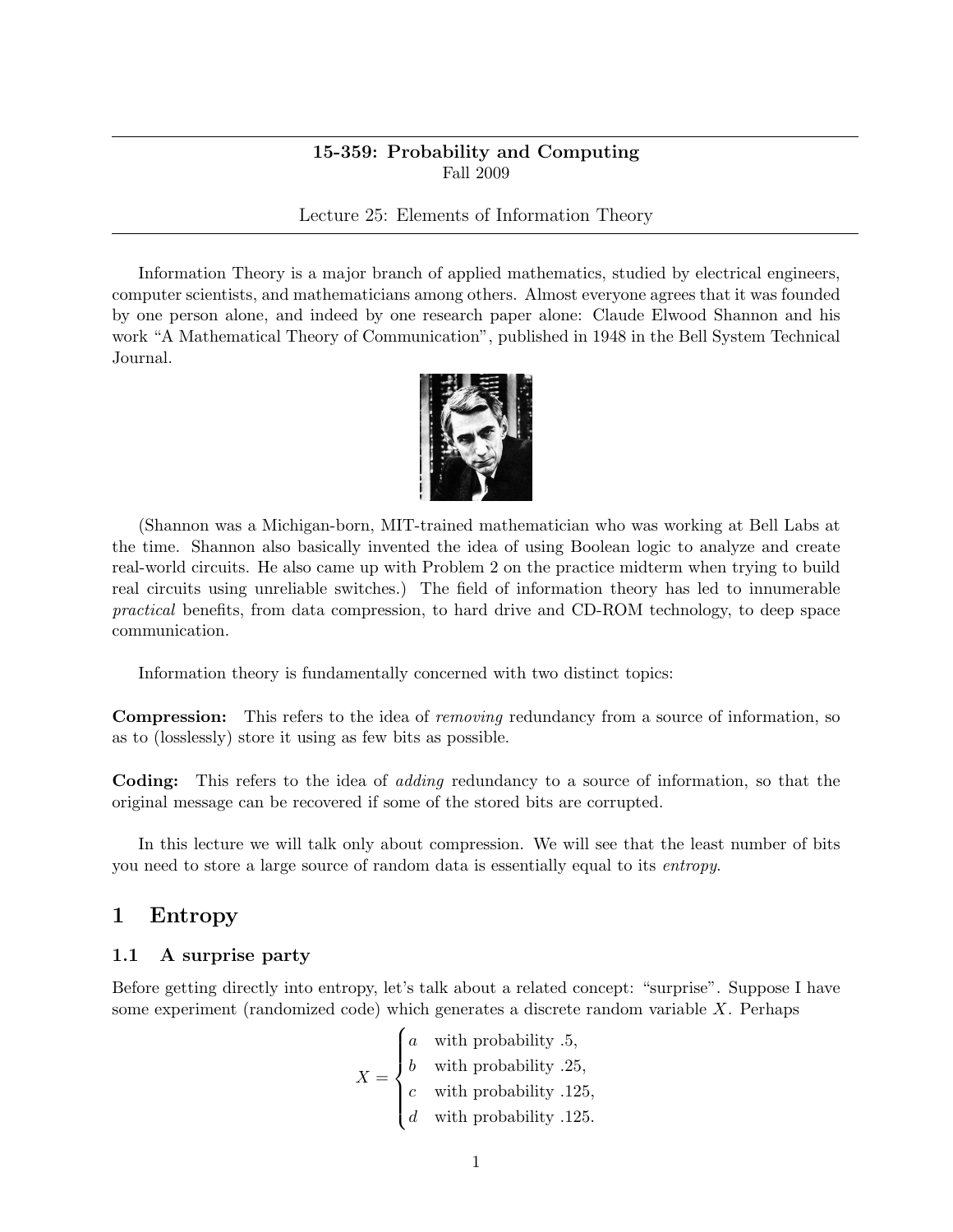Here  $a, b, c$ , and  $d$  are some distinct real numbers.

**Scenario:** I am repeatedly and independently instantiating  $X$  (i.e., running the code) and telling you things about the result. The question is, for each thing I tell you, how surprised are you? Please note that you know the PMF of  $X$ , but the only thing you know about my particular instantiations of  $X$  are what I tell you.

Question: I instantiate X and tell you it was either a, b, c, or d. How surprised are you?

Answer: Not at all surprised. Zero surprise. You know the PMF of X!

**Question:** I instantiate  $X$  and tell you it was  $b$ . How surprised are you?

Answer: I dunno, somewhat?

Question: I instantiate  $X$  and tell you it was  $d$ . How surprised are you?

Answer: Well, more surprised than with b. It seems like the level of surprise should only depend on the probability of the outcome. So perhaps we could say the amount of surprise was  $S(.25)$ for outcome b and  $S(.125)$  for outcome d, where  $S(.125)$  is greater than  $S(.25)$ . (And  $S(1)$  for the first-mentioned event,  $\Omega = \{a, b, c, d\}$ .)

Question: Suppose that d had probability .1249999999 rather than .125. How much would that change your surprise level for an outcome of d.

Answer: Hardly at all. I guess you be very slightly more surprised, but basically you'd imagine that  $S(.125) \approx S(.1249999999)$ .

**Question:** Suppose I instantiate X once, tell you it was a, then I instantiate X again (independently) and tell you it was c. How surprised are you?

Answer: On one hand, you just experienced an overall event with probability  $.5 \cdot .125$ , so it seems your surprise level would be  $S(0.5 \cdot 0.125)$ . On the other hand, you could look at it this way: When you first heard about a, you experienced  $S(0.5)$  surprise. Then, because you know I'm instantiating X independently, this shouldn't change the fact that when you hear about the second draw being c, you experience  $S(.125)$  surprise. I.e., we should have  $S(.5 \cdot .125) = S(.5) + S(.125)$ .

## 1.2 Surprise, axiomatically

The preceding discussion suggests that whatever this notion of "surprise" is, it should be a function

$$
S : [0,1] \to [0,\infty)
$$

which satisfies the following axioms:

**Axiom 1:**  $S(1) = 0$ . (If an event with probability 1 occurs, it is not surprising at all.)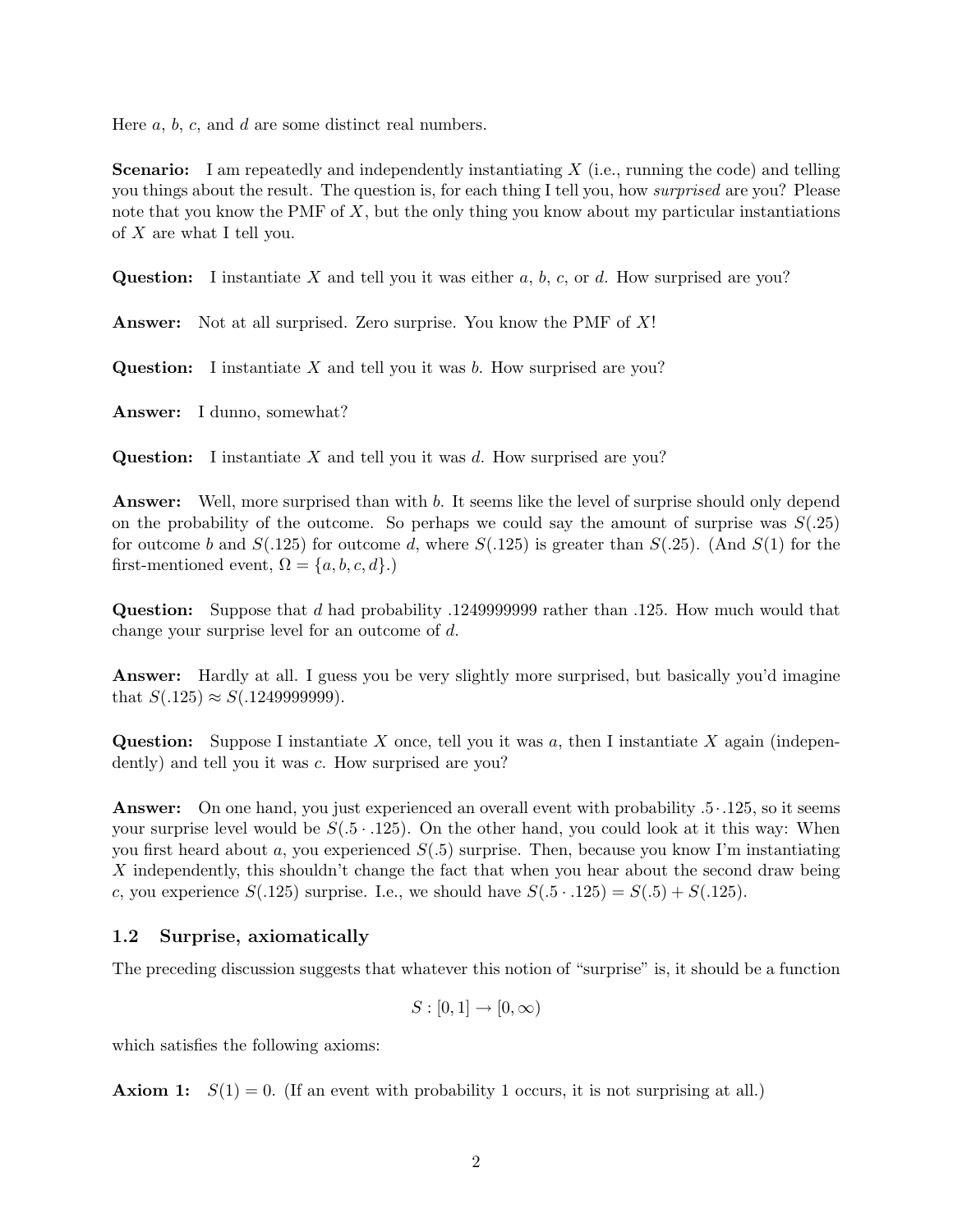**Axiom 2:**  $S(q) > S(p)$  if  $q < p$ . (When more unlikely outcomes occur, it is more surprising.)

**Axiom 3:**  $S(p)$  is a continuous function of p. (If an outcome's probability changes by a tiny amount, the corresponding surprise should not change by a big amount.)

**Axiom 4:**  $S(pq) = S(p) + S(q)$ . (Surprise is additive for independent outcomes.)

**Theorem 1.** If S satisfies the four axioms, then

$$
S(p) = C \log_2(1/p)
$$

for some constant  $C > 0$ .

(You can also check that any  $S(p) = C \log_2(1/p)$  satisfies the axioms.)

Let's just sketch the proof here, because the theorem is virtually identical to Homework 11, Problem 1 (proving that the only memoryless continuous random variables are Exponentials). Suppose we write

$$
S(1/2) = C.
$$

This number C has to be positive, because  $S(1/2) > S(1) = 0$  by Axioms 1 and 2. Now by Axiom 4,

$$
S((1/2)^2) = 2C
$$
,  $S((1/2)^3) = 3C$ , etc.,  $S((1/2)^m) = mC$ .

Also from Axiom 4,

$$
S(\sqrt{1/2}\sqrt{1/2}) = S(\sqrt{1/2}) + S(\sqrt{1/2}) \quad \Rightarrow \quad S(1/2) = 2S(\sqrt{1/2}) \quad \Leftrightarrow \quad S(\sqrt{1/2}) = \frac{1}{2}C,
$$

and similarly,

$$
S(\sqrt[3]{1/2}) = \frac{1}{3}C, \quad S(\sqrt[4]{1/2}) = \frac{1}{4}C, \quad \text{etc.,} \quad S(\sqrt[n]{1/2}) = \frac{1}{n}C.
$$

Combining these two types of deductions leads to

$$
S((1/2)^{m/n}) = (m/n)C
$$

for all positive integers  $m, n$ . Since  $m/n$  can be an any positive rational, and thus be made arbitrarily close to a given positive real, by Axiom 3 we conclude that indeed

$$
S((1/2)^x) = xC \quad \text{for all real } x > 0.
$$

But we can express

$$
p = (1/2)^x
$$
  $\Leftrightarrow$   $x = \log_{1/2}(p) = \log_2(1/p),$ 

and hence indeed

$$
S(p) = C \log_2(1/p).
$$

### 1.3 Entropy defined

So any measure of "surprise" must in fact be  $S(p) = C \log_2(1/p)$ , where  $C > 0$  is just a scaling. Let's go ahead and assume we take

$$
C=1.
$$

This is a nice choice because it means that if X is a 50-50 coin flip, you experience 1 unit of "surprise" for both heads and tails. Alternatively (and suggestively), you can think of me telling you that I generated a heads as giving you 1 bit of surprising new information.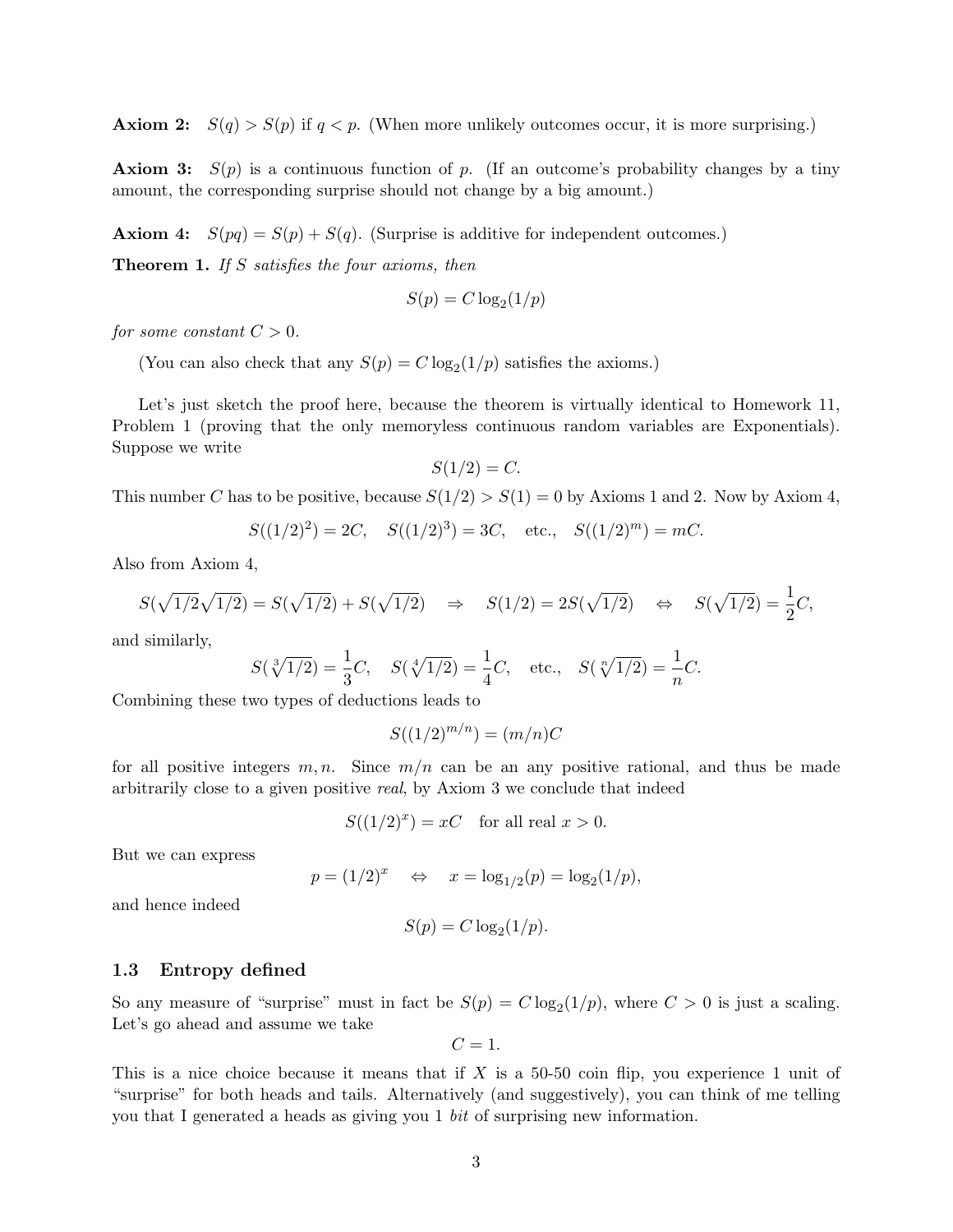**Question:** Suppose X is a discrete random variable and I instantiate it once. What is the *expected* surprise the outcome generates for you?

**Answer:** Well, if p is the PMF of X, then it's just  $\mathbf{E}[\log_2(1/p(X))]$ .

This quantity is the called the *entropy* of X.

**Definition 2.** Let X be a discrete random variable. The (Shannon) entropy of X, denoted  $H(X)$ . equals the nonnegative number

$$
\sum_{x \in range(X)} p_X(x) \log_2(1/p_X(x)).
$$

The associated unit of measurement is bits.<sup>1</sup>

**Convention:** In entropy calculations, we always define  $0 \log_2(1/0) = 0$ . That way it is even okay to sum over x's not in the range of X (for which  $p_X(x) = 0$ ).<sup>2</sup>

**Example:** For our original  $a, b, c, d$  random variable  $X$ , we have

$$
H(X) = .5 \log_2(1/.5) + .25 \log_2(1/.25) + .125 \log_2(1/.125) + .125 \log_2(1/.125)
$$
  
=  $\frac{1}{2} \cdot 1 + \frac{1}{4} \cdot 2 + \frac{1}{8} \cdot 3 + \frac{1}{8} \cdot 3 = \frac{14}{8} = 1.75$  bits.

### 1.4 Jensen's Inequality

Another way to think about the entropy ("average surprise"): It measures the uncertainty in the value of  $X$ . Here are two basic facts that suggest this:

**Fact 3.**  $H(X) = 0$  if and only if X is a constant random variable.

**Fact 4.** Suppose X is a random variable with range  $\{a_1, a_2, \ldots, a_n\}$ ; i.e., it can take on n different values. Then the maximum possible value of  $H(X)$  is  $\log_2 n$ .

Notice that the maximum entropy  $\log_2 n$  occurs when we have the *uniform distribution*: i.e.,  $p_X(a_i) = 1/n$  for all i.

The first fact you should prove for yourself; it's extremely easy. To prove the second fact we need to use a form of *Jensen's Inequality*. Jensen's Inequality says that if f is a *concave down* function, then for any discrete random variable  $Y$ ,

$$
f(\mathbf{E}[Y]) \ge \mathbf{E}[f(Y)].
$$

In words, when you take the weighted average of some numbers and then apply f, it's greater than or equal to what you would get if you took the same weighted average of f-applied-to-those-numbers. Here is the "proof by picture" for when you're averaging two numbers:

<sup>&</sup>lt;sup>1</sup>Amusingly, if you make the definition with ln instead of  $log_2$ , you call the unit of measurement nats. 1 nat = about 1.44 bits.

<sup>&</sup>lt;sup>2</sup>This convention never leads to trouble, because indeed  $q \log_2(1/q) \to 0$  as  $q \to 0$ .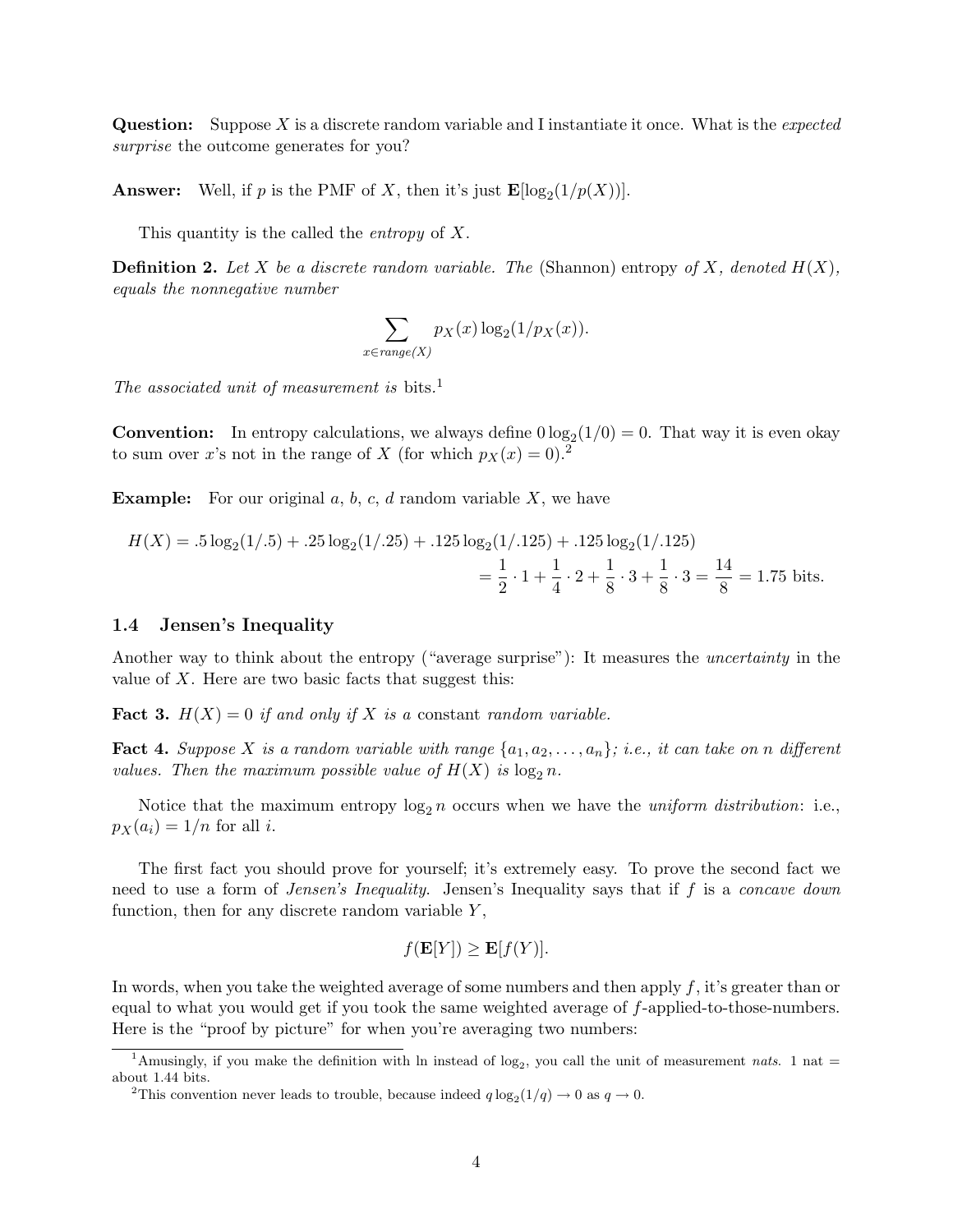

In particular, since  $log_2(x)$  is a concave down function, we get:

**Theorem 5.** For any discrete random variable Y,  $\log_2 \mathbf{E}[Y] \geq \mathbf{E}[\log_2 Y]$ .

We can now prove Fact 4. We'll write  $p$  for the PMF of  $X$ . Then

$$
H(X) = \mathbf{E}[\log_2(1/p(X))]
$$
  
\n
$$
\leq \log_2 \mathbf{E}[1/p(X)]
$$
 (by applying Jensen with the r.v.  $1/p(X)$ )  
\n
$$
= \log_2 \sum_{i=1}^n p(a_i) \cdot (1/p(a_i))
$$
  
\n
$$
= \log_2 \sum_{i=1}^n 1 = \log_2 n.
$$

# 2 (Lossless) data compression

Yet another way to think about entropy is in terms of *information content*. There is a sense in which, given one instantiation of the random variable  $X$ , you can on average extract  $H(X)$  random bits from it. Let's try to understand this through the lens of *data compression*. More specifically, we'll see the reverse perspective: that in order to store the results of many independent draws of X, you need to use  $H(X)$  bits per draw, on average.

## 2.1 On compression

Let's talk about data compression (you know, like in .zip, .tar, or .mp3 files). We will only consider the case of lossless compression, meaning we want to always be able to perfectly recover the source data from the compressed version. This problem is also called *source coding*.

Imagine our source data is a sequence of symbols — say, English letters. With the ASCII encoding, English letters are stored using 7 bits each. For example, 'A' is 1000001 and 'Q' is 1010001. On the other hand, with Morse Code, each letter is stored using a sequence of dots and dashes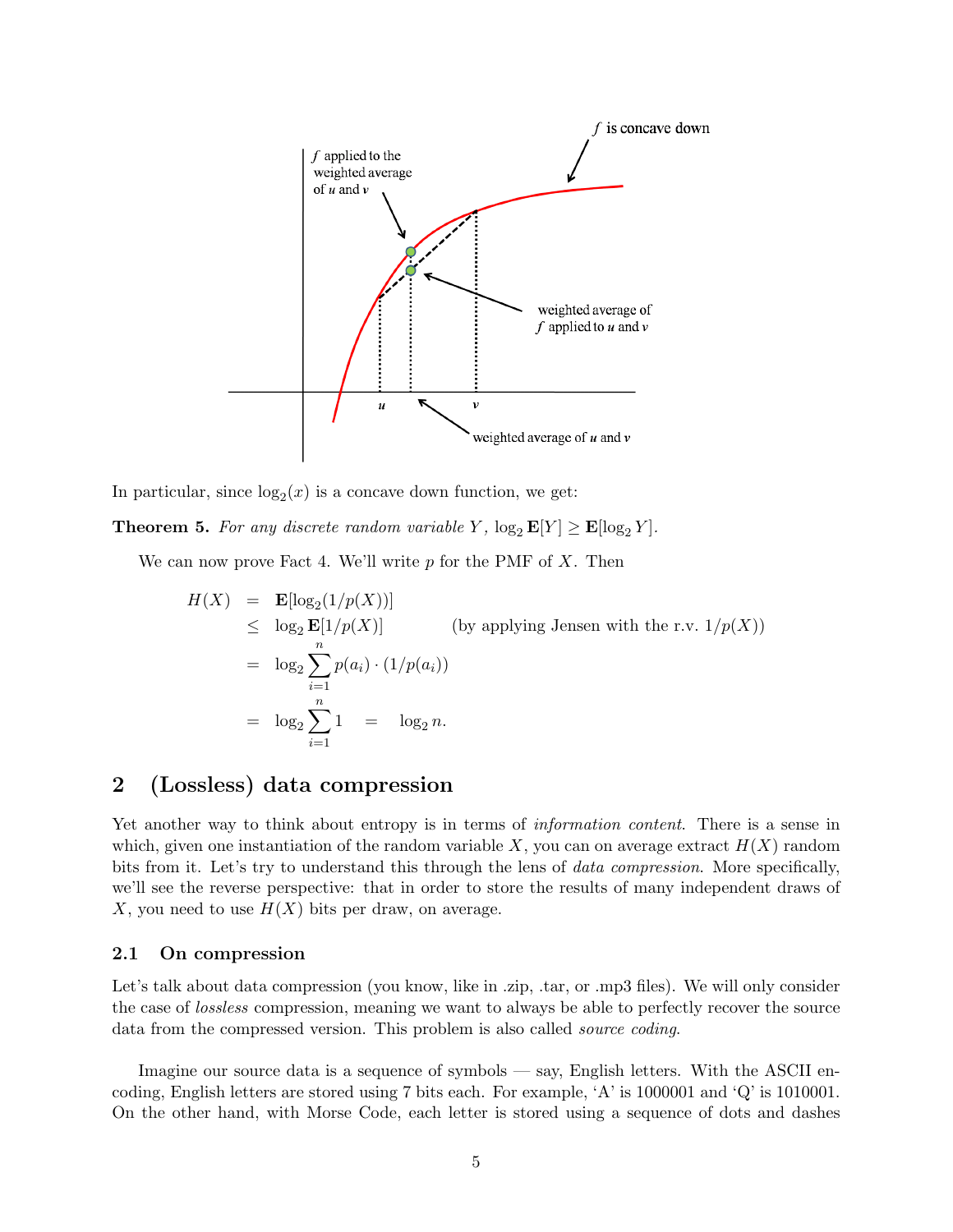(except for the 'space' character, which is stored with a space). For example, 'A' is  $\bullet$  — whereas  $\mathcal{L}(\mathbf{Q})$  is  $-\bullet$   $-\bullet$ . The idea behind data compression is like that of Morse Code: encode the more common things with short sequences and the less common things with long sequences. Then for a "typical" (probable) sequence of symbols, you will use less storage than if you just used a fixed number of bits per symbol.

We are going to investigate the most efficient way to make such a compression scheme. To do this, we need a probabilistic model.

**Assumption:** The sequence of symbols we are trying to compress is generated by making *inde*pendent draws from a random variable.

Note that this is not a good assumption for English text. In English text, the letters do have some probabilistic frequency, but the succession of letters is not independent. Things get better though if you consider *pairs* or *triples* of letters to be a single symbol — we'll get back to that. On the other hand, sometimes this is a good model. Perhaps you are looking at a specific spot in the genetic code of a protein, and recording the amino acid that is there across thousands of samples. There are 20 different amino acids, represented by a letter, and for a given spot there is some frequency of seeing each. How many bits will you need to record a typical long such sequence? (The goal is to beat the trivial  $\lceil \log_2 20 \rceil = 5$  bits per amino acid.<sup>3</sup>)

# 2.2 Prefix-free codes

One elegant way to encode data for compression is with a prefix-free code:

**Definition 6.** Given a set  $\Sigma$  of symbols, a binary prefix-free code (AKA instantaneous code) is a way of mapping each symbol to a "codeword" sequence of bits so that no codeword is a prefix of any other codeword.

For example, if there are 4 symbols  $A, B, C, D$ , then mapping them as

$$
A \leftrightarrow 11
$$
  
\n
$$
B \leftrightarrow 101
$$
  
\n
$$
C \leftrightarrow 100
$$
  
\n
$$
D \leftrightarrow 00
$$

is a valid prefix-free code. On the other hand, if we changed  $C$  to 110, that would not be a valid prefix-free code, because then A's codeword 11 would be a prefix of C's codeword 110.

The beauty of a prefix-free code is that you *don't need any additional markers for the boundary* between codewords. Because of the prefix-free property, you can just concatenate all the encodings together. For example, to compress the sequence

#### BADDAD

with the above prefix-code, you would produce

#### 1011100001100.

<sup>3</sup>Actually, in real life, each amino acid is stored with 3 nucleotides, AKA 6 bits.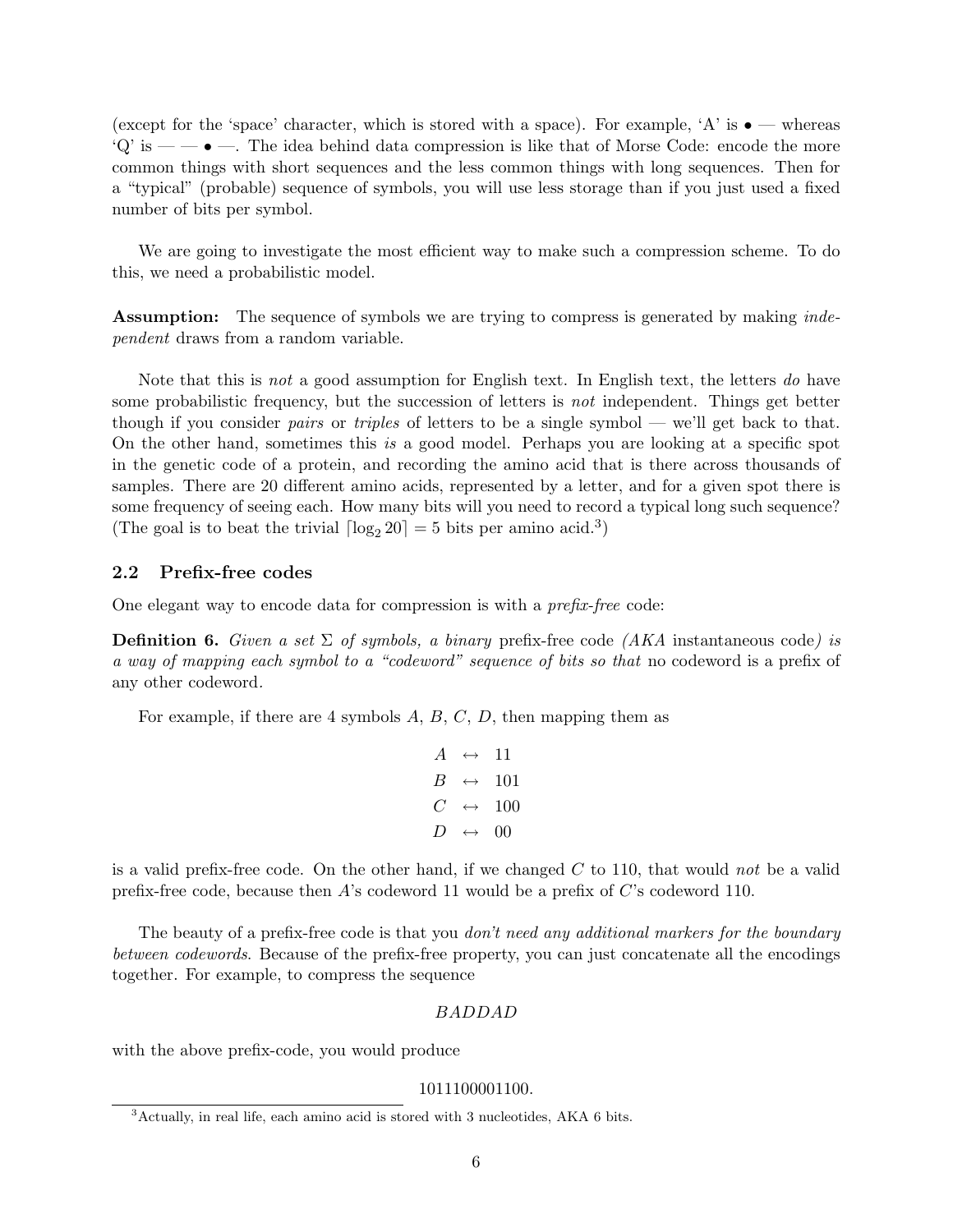Prefix-codes are also called instantaneous codes because with a left-to-right scan, you can decode each symbol 'instantaneously'. I.e., you will know as soon as you have scanned a whole encoded symbol; there is no need for lookahead.

Again, you don't have to compress data using a prefix-free code, but it's one elegant way to do it.

#### 2.3 Prefix-free codes as binary trees

Another way to look at prefix-free codes is as binary trees. Each leaf corresponds to a symbol, and the associated codeword is given by the path from the root to that leaf. I trust you will get the idea from the following picture, corresponding to the 4-symbol code we were discussing:



The fact that the code is prefix-free corresponds to the fact that the codewords are at the leaves, and no leaf is a descendant of any other leaf.

### 2.4 Kraft's inequality

Kraft's Inequality is a very nice property of prefix-free codes.

**Theorem 7.** (Kraft's Inequality.) Suppose we have a prefix-free code for n symbols, and the ith symbol is encoded by a string of length  $\ell_i$ . Then

$$
\sum_{i=1}^{n} 2^{-\ell_i} \le 1.
$$
 (1)

Conversely, if you have any positive integers  $\ell_i$  satisfying (1), there is a prefix-free code which has them as its codeword lengths.

Although there is no probability in this statement, my favorite proof of the first part uses probability! Suppose we have a prefix-free code with given codeword lengths. Think of the corresponding binary tree. Suppose we make a random walk down the tree, starting from the root. At each step, we flip a fair coin to decide if we should walk left (0) or right (1). We keep walking randomly until we hit a leaf or until we "fall off the tree" (e.g., if we flipped 0 then 1 in the above tree). In the end, you either hit a leaf or fall off, so clearly

$$
\Pr[\text{hit a leaf}] \le 1.
$$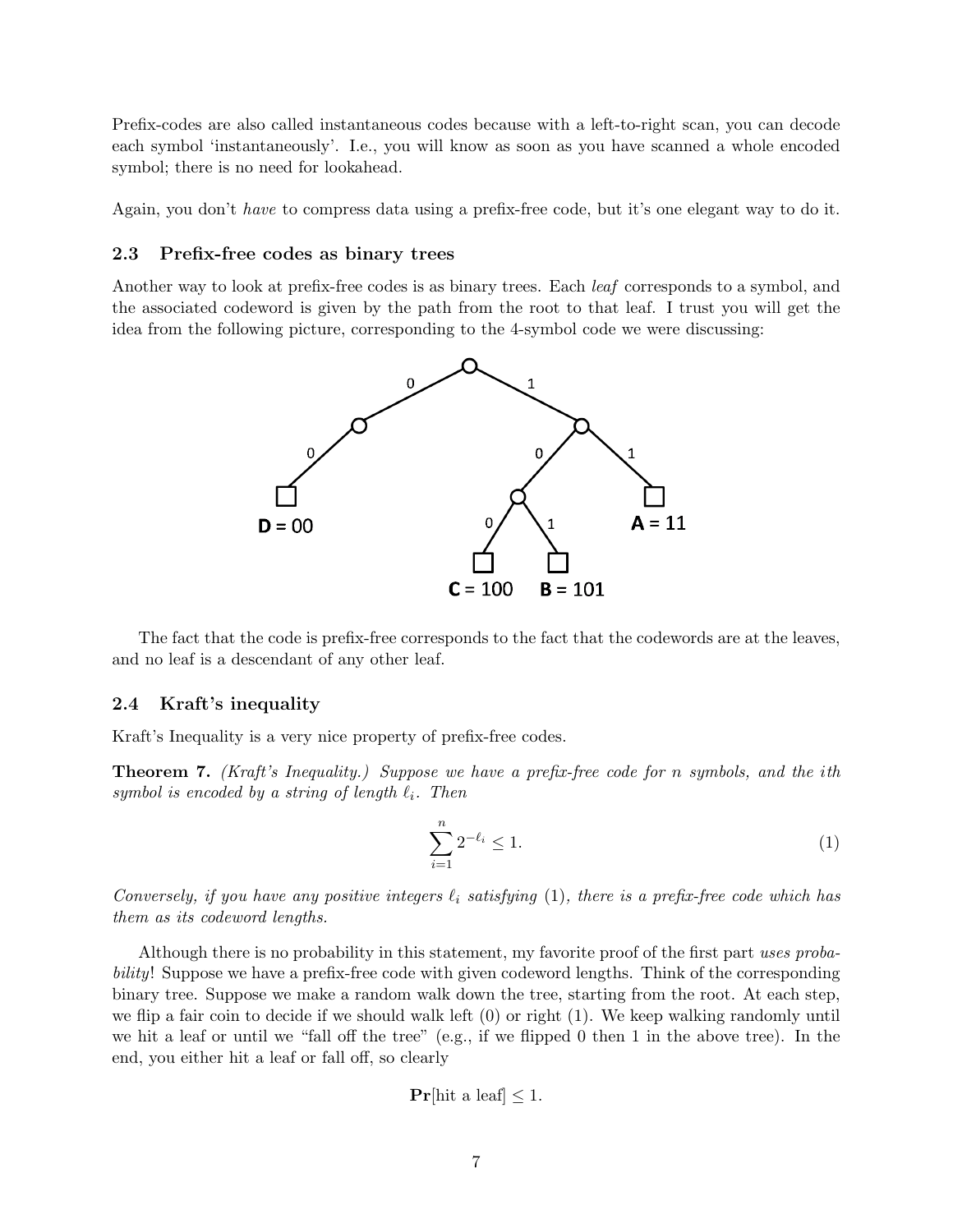On the other hand,

$$
\Pr[\text{hit a leaf}] = \sum_{i=1}^{n} \Pr[\text{hit the leaf for symbol } i],
$$

because these are mutually exclusive events. But if the codeword for symbol i has length  $\ell_i$  (i.e., the leaf is at depth  $\ell_i$ ), then the probability the random walk reaches it is just  $2^{-\ell_i}$ . (E.g., the probability of reaching leaf 101 is just  $1/8$ , the probability of flipping 1 then 0 then 1.)

This proves the first statement, that prefix-free codes satisfy (1). To prove the second statement, suppose we are given positive integers  $\ell_1, \ldots, \ell_n$  satisfying (1). Here is how you can construct a prefix-free code with these as the code lengths:

- Reorder the symbols so that  $\ell_1 \leq \ell_2 \leq \cdots \leq \ell_n$ . Let  $L = \ell_n$ .
- $\bullet$  Start with the complete binary tree of depth  $L$ .
- Pick any node at depth  $\ell_1$  and make it into a leaf by deleting all its descendants. Label the leaf with symbol 1.
- Pick any unlabeled node at depth  $\ell_2$  and make it into a leaf by deleting all its descendants. Label the leaf with symbol 2.
- Pick any unlabeled node at depth  $\ell_3$  and make it into a leaf by deleting all its descendants. Label the leaf with symbol 3.

etc.

We need to show that inequality (1) implies this algorithm never gets stuck; i.e., there is always an unlabeled node of the appropriate depth to pick. To prove this, let us call all the depth-L nodes "buds". Initially, there are  $2^L$  buds. We begin by picking a depth- $\ell_1$  node and making it a leaf. This node has distance  $L-\ell_1$  from the buds, so it has  $2^{L-\ell_1}$  bud descendants. Thus when we make it a leaf, we kill off a

$$
\frac{2^{L-\ell_1}}{2^L} = 2^{-\ell_1}
$$

fraction of the initial buds. Similarly, when we next turn a depth- $\ell_2$  node into a leaf, we kill off a  $2^{-\ell_2}$  fraction of the initial buds. Etc.

Now as long as there is at least one bud left, we are able to continue the process. This is because the buds are at depth L, so if we need to choose an unlabeled node at depth  $\ell_i$  (which is at most L), we can choose an ancestor of any bud left in the tree (or the bud itself if  $\ell_i = L$ ). Finally, the inequality (1) means that we will never kill off a 1-fraction of all the initial buds (except possibly after we have made the last step, placing symbol  $n$ ).

#### 2.5 The Shannon-Fano code

Now we'll see the *Shannon-Fano code*, which gives a decent prefix-free code for compressing a long sequence of independent instantiations of a random variable  $X$ . (The code appeared in Shannon's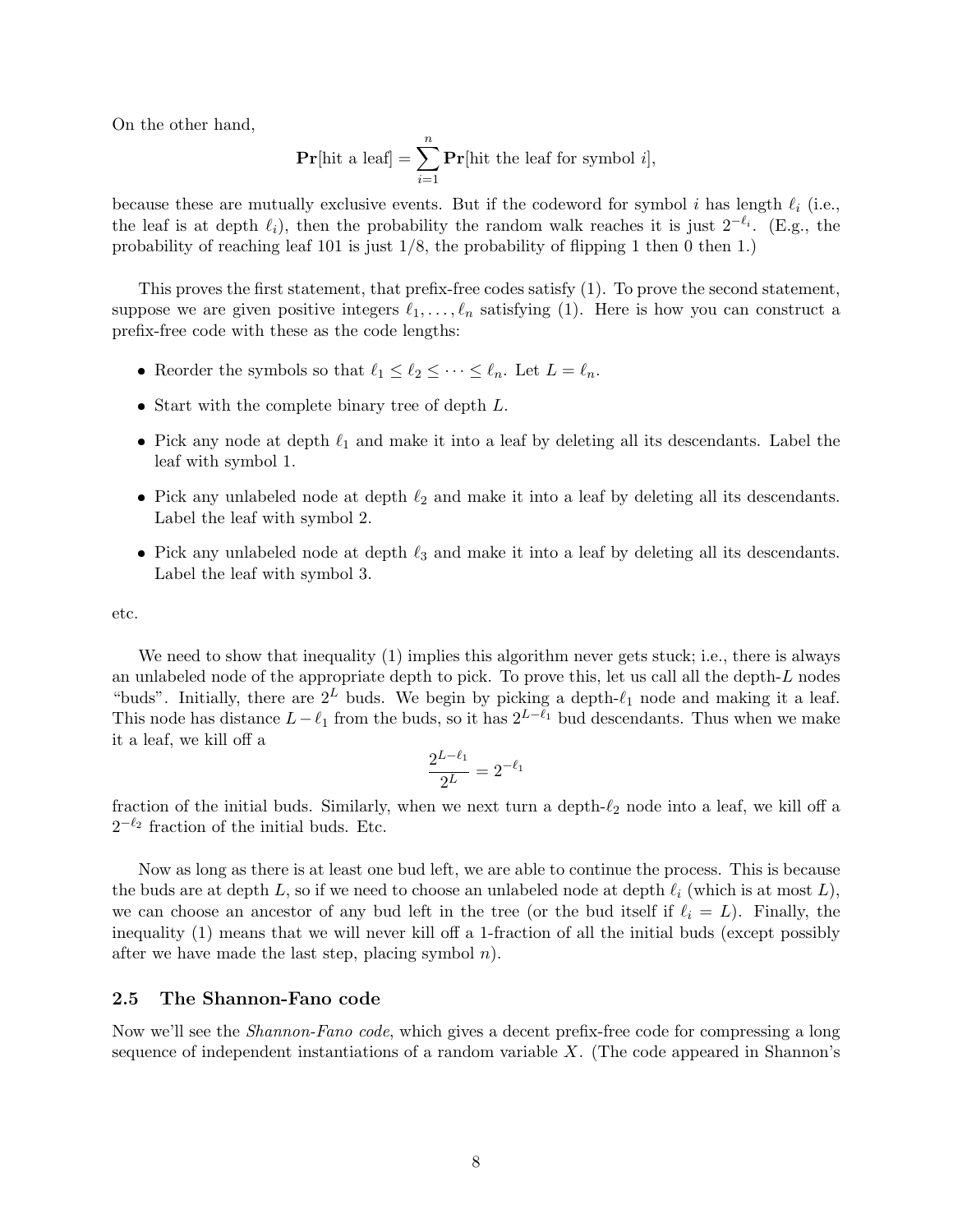famous 1948 paper, but he attributed it to Robert Fano.) Say that

$$
X = \begin{cases} \text{symbol 1} & \text{with probability } p_1, \\ \text{symbol 2} & \text{with probability } p_2, \\ \dots \\ \text{symbol } n & \text{with probability } p_n. \end{cases}
$$

Let

$$
\ell_i = \lceil \log_2(1/p_i) \rceil
$$

(the ceiling of the "surprise"  $S(p_i)$  of  $p_i$ ).

Claim 8. These positive integers satisfy the Kraft Inequality (1). Proof.

$$
\sum_{i=1}^{n} 2^{-\ell_i} = \sum_{i=1}^{n} 2^{-\lceil \log_2(1/p_i) \rceil}
$$
  

$$
\leq \sum_{i=1}^{n} 2^{-\log_2(1/p_i)}
$$
  

$$
= \sum_{i=1}^{n} p_i = 1.
$$

 $\Box$ 

Therefore there exists a prefix-free code having the  $\ell_i$ 's as its codeword lengths. This is the Shannon-Fano code.

The Shannon-Fano code is pretty decent:

Question: What can you say about the expected number of bits used to encode one (random) symbol?

Answer: By definition, it's

$$
\sum_{i=1}^{n} p_i \ell_i = \sum_{i=1}^{n} p_i \left[ \log_2(1/p_i) \right] \le \sum_{i=1}^{n} p_i \left( \log_2(1/p_i) + 1 \right) = \sum_{i=1}^{n} p_i \log_2(1/p_i) + \sum_{i=1}^{n} p_i = H(X) + 1.
$$

That was an upper bound. For a lower bound, we have

$$
\sum_{i=1}^{n} p_i \ell_i = \sum_{i=1}^{n} p_i \left\lceil \log_2(1/p_i) \right\rceil \ge \sum_{i=1}^{n} p_i \log_2(1/p_i) = H(X).
$$

If all the probabilities  $p_i$  are of the form  $1/2^c$  for  $c \in \mathbb{N}$ , then the Shannon-Fano code uses exactly  $H(X)$  bits per symbol, on average. In the worst case, if the round-off is very bad, it may use up to  $H(X) + 1$  bits per symbol. This extra  $+1$  may be either reasonable or quite bad, depending on  $H(X)$ . It's sometimes quoted that the entropy of a single letter of English text is somewhere in the range of 1 to 1.5 bits. So in this case, an extra  $+1$  is a lot. On the other hand, for more complicated random variables, the entropy  $H(X)$  will be very high, so the  $+1$  may be negligible.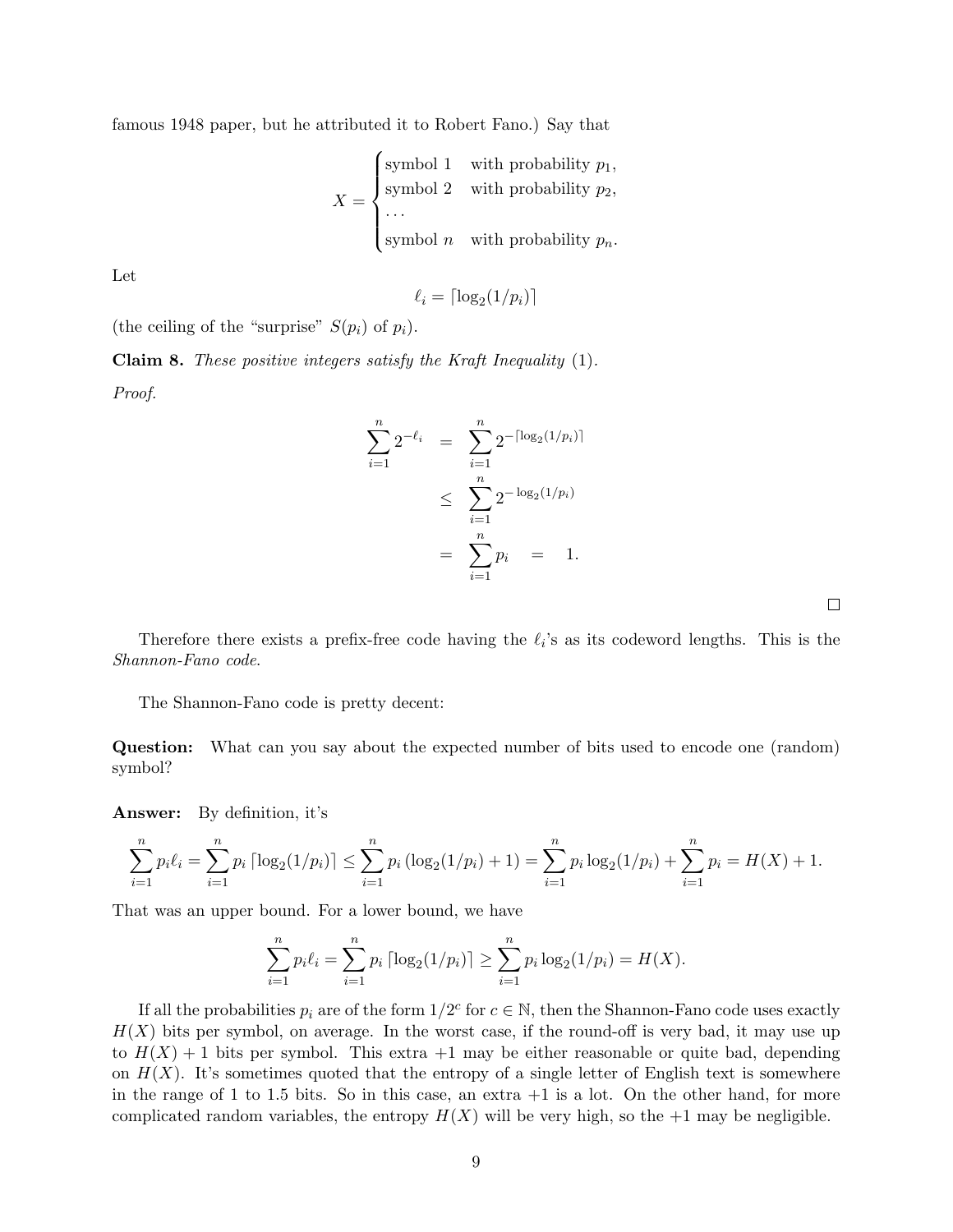### 2.6 A lower bound for *any* prefix-free compression scheme

Was it just a coincidence that the entropy of  $X$  showed up for the Shannon-Fano code? And could we do a lot better than Shannon-Fano? The answer to both questions is no. In fact, the Shannon-Fano code is close to optimal:

**Theorem 9.** Suppose we have any prefix-free code for  $X$ . Then the expected length of a codeword is at least the entropy  $H(X)$ .

Proof. In this proof, using considerable foresight we will look at the entropy minus the expected length of a codeword:

$$
H(X) - \left(\text{expected length of a codeword}\right)
$$
\n
$$
= \sum_{i=1}^{n} p_i \log_2(1/p_i) - \sum_{i=1}^{n} p_i \ell_i
$$
\n
$$
= \sum_{i=1}^{n} p_i (\log_2(1/p_i) - \ell_i)
$$
\n
$$
= \sum_{i=1}^{n} p_i (\log_2(1/p_i) - \log_2(2^{\ell_i}))
$$
\n
$$
= \sum_{i=1}^{n} p_i \log_2\left(\frac{1}{p_i 2^{\ell_i}}\right)
$$
\n
$$
= \mathbf{E} \left[ \log_2\left(\frac{1}{p_X 2^{\ell_X}}\right) \right].
$$

Here we are thinking of X as a random variable that takes value i with probability  $p_i$ . We now apply Theorem 5, the corollary of Jensen's Inequality, to conclude:

$$
\mathbf{E}\left[\log_2\left(\frac{1}{p_X 2^{\ell_X}}\right)\right]
$$
  
\n
$$
\leq \log_2 \mathbf{E}\left[\frac{1}{p_X 2^{\ell_X}}\right]
$$
  
\n
$$
= \log_2\left(\sum_{i=1}^n p_i \cdot \frac{1}{p_i 2^{\ell_i}}\right)
$$
  
\n
$$
= \log_2\left(\sum_{i=1}^n 2^{-\ell_i}\right)
$$
  
\n
$$
\leq \log_2(1),
$$

where we used Kraft's Inequality on the codeword lengths of a prefix-free code. But  $log_2(1) = 0$ . Hence we have shown

$$
H(X) - \left(\text{expected length of a codeword}\right) \le 0,
$$

i.e., the expected codeword length must be at least the entropy  $H(X)$ .

 $\Box$